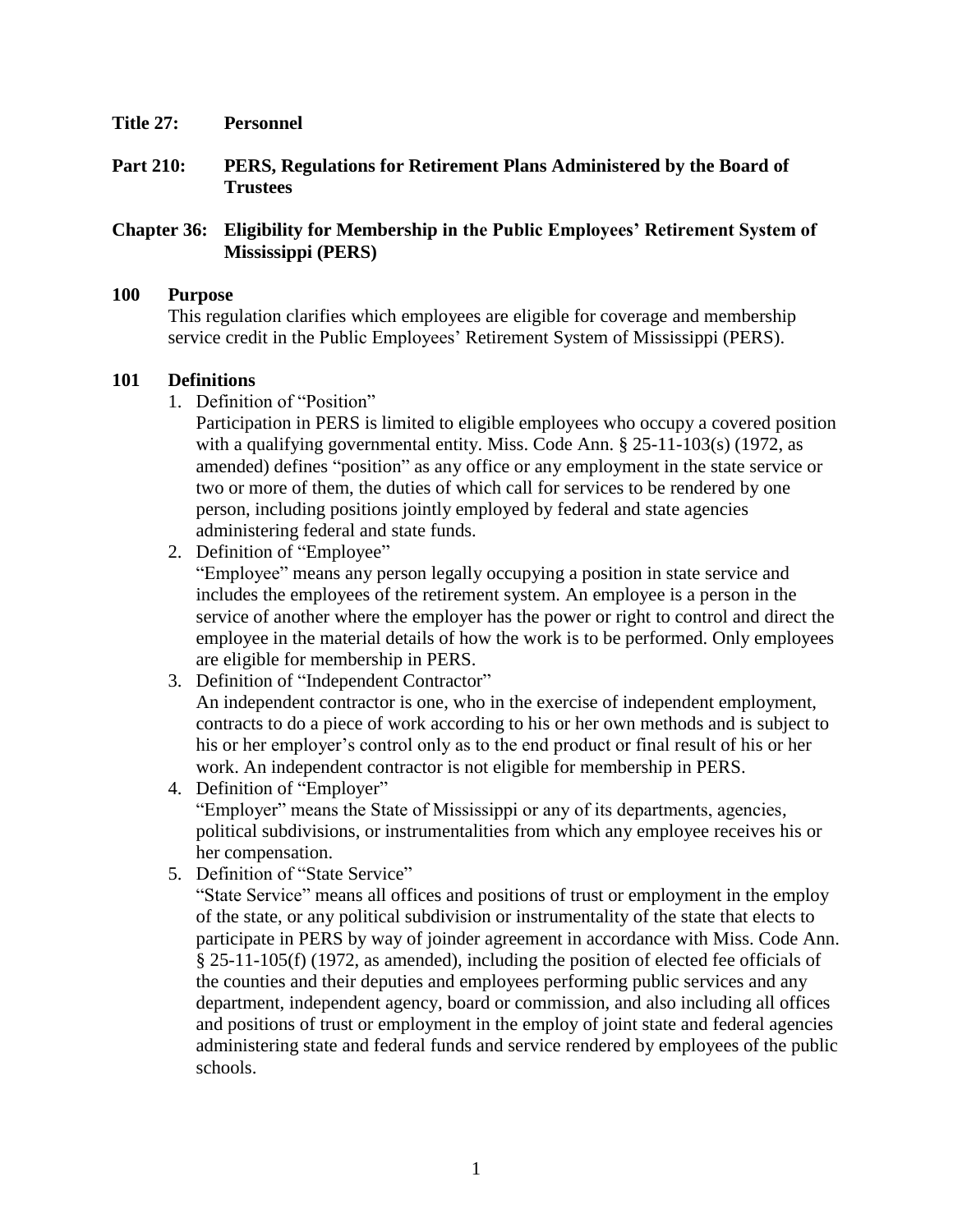# **102 Eligibility for PERS membership**

- 1. To participate in PERS, an individual must be an employee in a covered position with a covered employer and subject to the control of the covered employer as defined in Internal Revenue Service (IRS) guidelines and **must** satisfy the following requirements:
	- a. Be properly classified as an employee;
	- b. Have compensation properly reported on IRS Form W-2, *Wage and Tax Statement*;
	- c. Be paid regular periodic compensation (whether hourly, daily, weekly, or monthly); and
	- d. Be treated as an employee for all general purposes, including, but not limited to, eligibility for fringe benefits, payment of employment-related expenses, payroll tax withholding, etc.

# **103 Eligibility for Membership Service Credit**

- 1. To receive service credit for any month, a member must be employed in a position in which the employee works the equivalent of at least half the normal workload for the position and earns at least half the normal compensation for the position in any month. Reference PERS Board Regulation 25, *Eligibility of Part-time Employees for State Retirement Annuity Service Credit*.
- 2. Any person who works half time or more based on a full-time equivalent position and whose employment is anticipated to exceed four and one-half consecutive months shall be covered, whether probationary or otherwise.
	- a. Requirements for general, non-elected employees
		- i. For non-elected, non-school employees and school employees where the fulltime equivalent workload is based on 40 hours per week, creditable service is only allowed for employment in a position in which the employee performs services and receives compensation for not less than 20 hours per week or a total of 80 hours per month. Except as otherwise provided by law, no creditable service shall be allowed for service when the employee is not paid for at least 20 hours of service per week or for a total of 80 hours per month.
		- ii. For non-elected school employees where the full-time equivalent workload is based on 35 hours per week, creditable service is only allowed for employment in a position in which the employee performs services and receives compensation for not less than 17.5 hours per week or a total of 70 hours per month.
		- iii. For school employees employed pursuant to a contract, the employee must substantially complete the legal school term in order to receive credit for a full year of service. "Substantial completion of the legal school term" is defined as the employee completing the full school term and receiving at least  $11/12<sup>th</sup>$ (91.67 percent) of the contract salary for the full school term. For school employees employed pursuant to a contract who do not substantially complete the legal school term, service credit will be awarded in monthly increments.
	- b. Requirements for elected officials State-wide and district-wide elected officials and local elected officials, including fee-paid elected officials, not excluded by a joinder agreement or by law, who are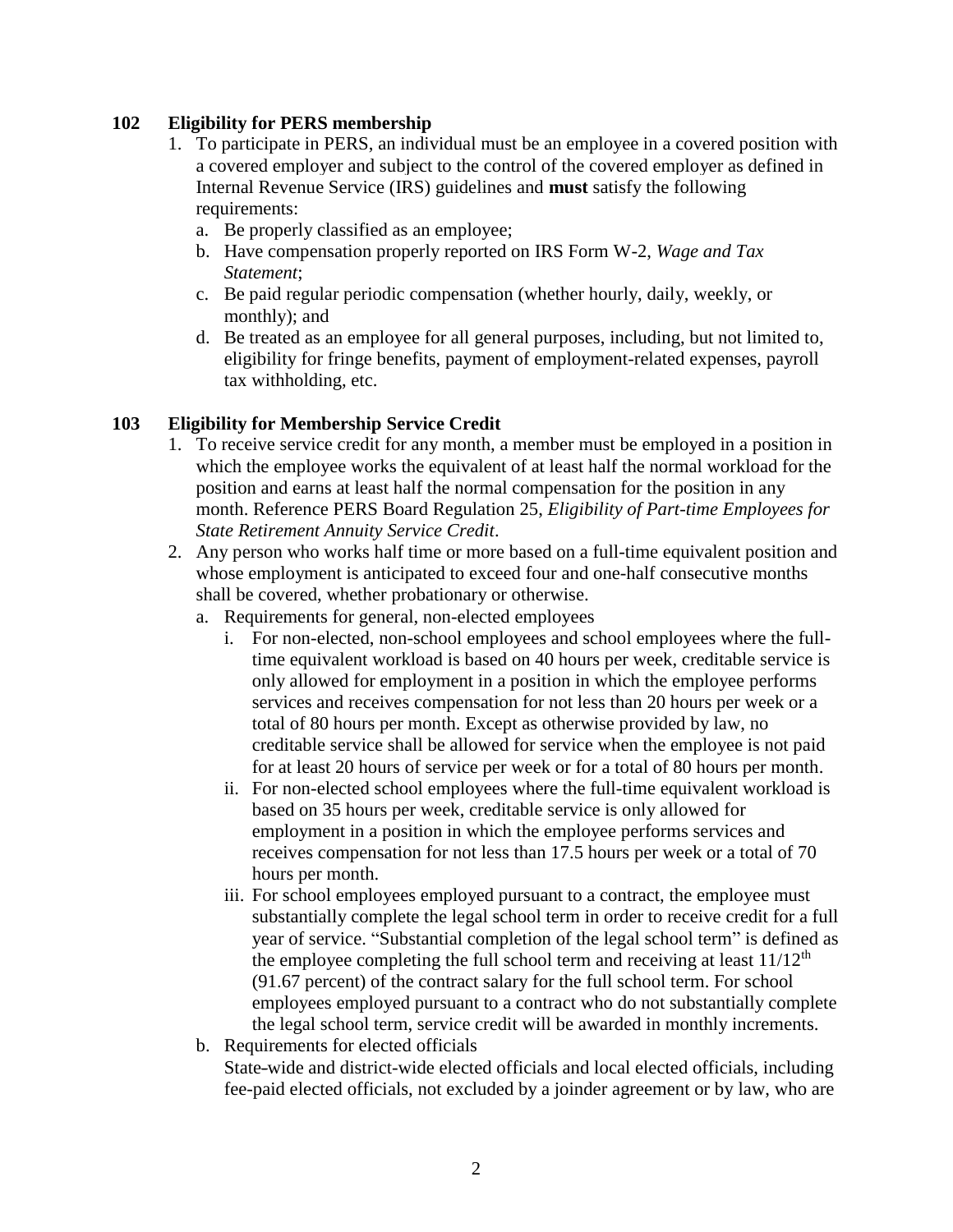compensated on an annual or monthly salary, shall be deemed to be full-time employees in a covered position eligible for membership service credit.

# **104 Positions excluded from coverage**

- 1. An appointed or elected official compensated solely on a per diem basis is not eligible for membership in PERS and thus not eligible for membership service credit. This includes school board members who are specifically excluded from PERS membership pursuant to Miss. Code Ann. § 37-6-13 (1972, as amended) and who may elect to receive either a per diem or a monthly salary.
- 2. Employees whose positions are excluded from coverage by way of a joinder agreement are not eligible for membership in PERS and thus not eligible for membership service credit.
- 3. Students of any state educational institution employed by any agency of the State for temporary, part-time, or intermittent work as described in PERS Board Regulation 37, *Eligibility of Student Employees for Membership in Retirement Annuity Coverage*, are not eligible for membership in PERS and thus not eligible for membership service credit.
- 4. Patients or inmate help who work in state charitable, penal, or correctional institutions are not eligible for membership in PERS and thus not eligible for membership service credit.
- 5. Persons whose employment is temporary or intermittent in nature and who are not employed at least four and one-half consecutive months shall not be in a covered position and shall not be covered by PERS. However, this limitation shall not apply to any individual who is already in a covered position under PERS either with the same or another covered agency.
- 6. Any employee engaged on a day-to-day basis to replace another employee who is temporarily absent shall be considered a substitute employee serving in temporary and intermittent employment and shall not be covered under PERS. An employee engaged to fill a vacant position (including a position vacated by an extended leave of absence) is not considered a substitute employee if such employment is for a period of four and one-half consecutive months or longer and therefore must be covered under PERS.
- 7. Contract personnel employed by state agencies pursuant to the authority granted under Miss. Code Ann. § 25-9-120(1) (1972, as amended) are specifically excluded by law from participation in PERS.

# **105 Effect of Dual Employment on Reportable Earnings and Membership Service Credit**

1. Effective July 1, 1999, any member in a covered position, as defined by PERS laws and regulations, who is also employed by another covered agency or political subdivision shall have the earnings of that additional employment reported to PERS provided the employee occupies a position that would otherwise be covered if the employee worked and was paid for a sufficient number of hours as set forth in this regulation. The wages from the second position are reportable to PERS if the second position is independently covered under PERS or if the second position is less than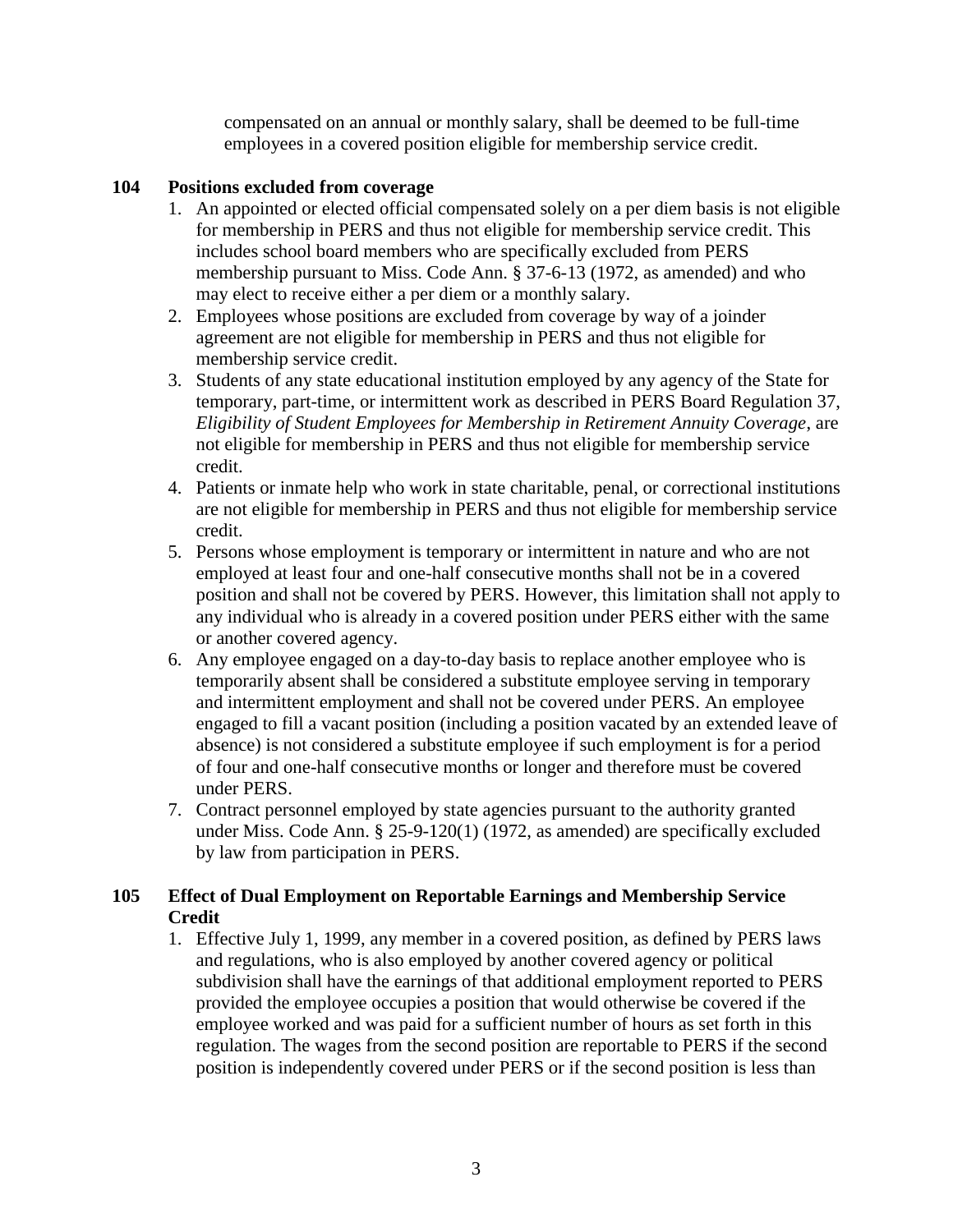half time, but would otherwise be covered independently if the employee worked the requisite number of hours.

- 2. PERS law provides that not more than one year of service is creditable for all services rendered in any one fiscal year. Where a member holds two or more covered positions simultaneously, as defined in this section, PERS can grant creditable service, including membership service credit and credit for unused leave, on only one such position. A member may be covered in two positions with two different employers where both employers provide leave benefits. While the wages of both covered positions are required to be reported to PERS, no more than one year of service credit will be granted during the year regardless of the number of positions held. In addition, upon retirement, PERS can grant additional retirement service credit for accumulated unused leave from only one position.
- 3. Where a position is expressly excluded by law or where the position is expressly excluded by joinder agreement, wages from the second expressly excluded position shall not be reported to PERS. In no case should compensation paid to an individual as an independent contractor be reported to PERS.
- **106 Work requirement exception for members employed as of July 1, 1992** Effective July 1, 1992, any employee employed in a position in which he or she receives compensation for less than 20 hours per week or a total of 80 hours per month, or in which school personnel receive compensation for less than half-time for the academic year, shall not be, or become a member, except that any active member employed in such position on July 1, 1992, may continue as an active member so long as he or she is employed in such position.
- **107 Work requirement exception for members performing professional services** Any active member employed on July 1, 2002, by a covered employer to perform professional services and who participates in PERS based on the performance of such services will continue to be an active member for as long as he or she is employed in such position. This provision applies to an individual, not a firm of individuals, employed as an employee on a regular basis to provide professional services, such as legal or engineering services, to a participating employer. Determination of coverage eligibility is first subject to the authority of the employer to employ such professional. If the employer has the authority to employ the professional in a state service position as defined in Section 101.5 of this regulation and if the professional is determined to be an employee by using the guidelines expressed by the IRS, the professional hired on or after July 1, 2002, is subject to the same participation criteria, including the prerequisite minimum number of hours worked and compensation received, as any other employee.

## **108 Determination of Employee Status**

The employer has the responsibility for the proper employment classification of an individual as an employee or independent contractor. PERS uses the guidelines published by the IRS as reflected in Form SS-8, *Determination of Worker Status for Purposes of Federal Employment Taxes and Income Tax Withholding*, for determining worker status. If, based on the facts, it is determined that an employer has made an error in